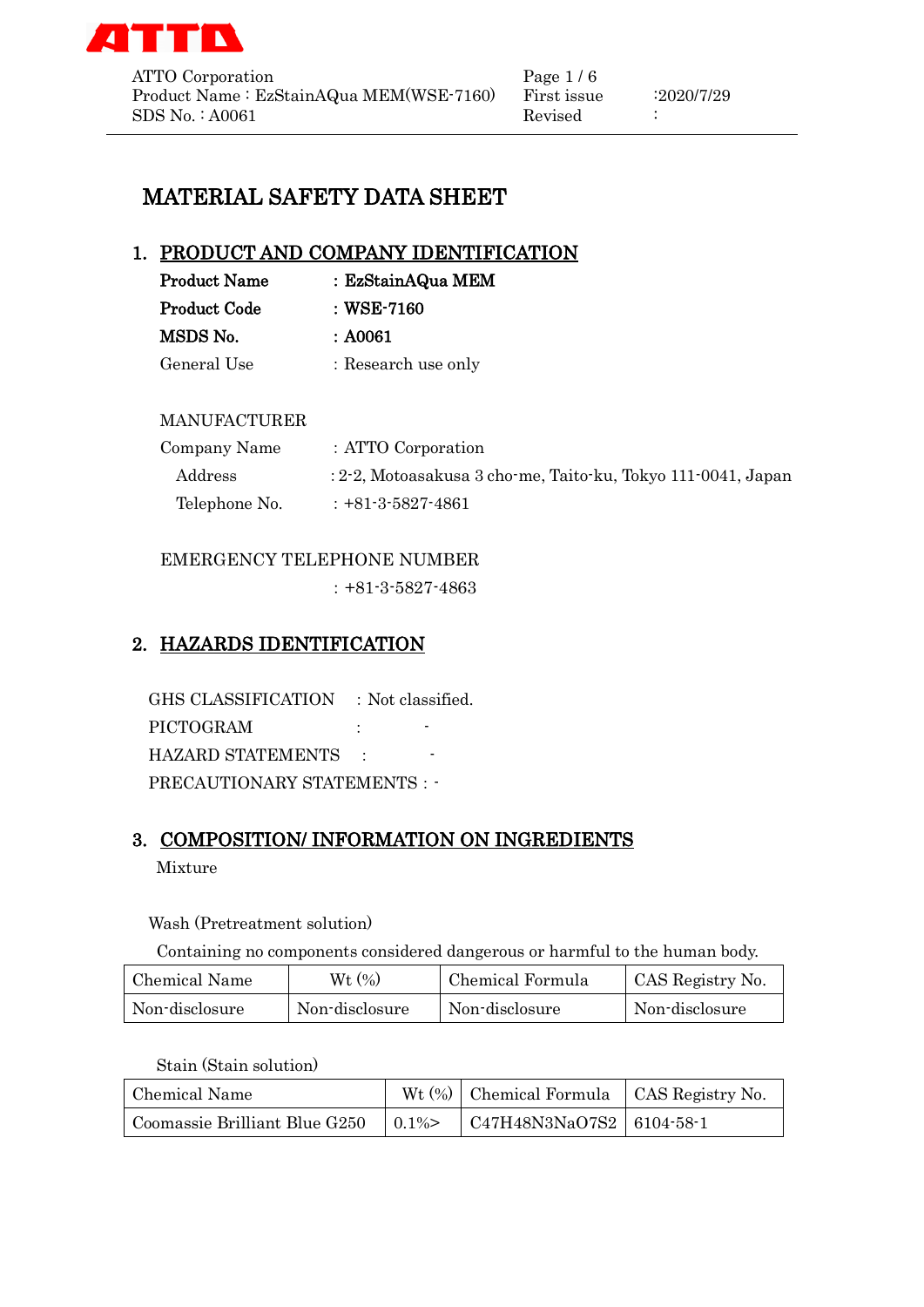

ATTO Corporation Page 2/6 Product Name : EzStainAQua MEM(WSE-7160) First issue : 2020/7/29 SDS No. : A0061 Revised :

#### De-Stain (De-Stain solution)

Containing no components considered dangerous or harmful to the human body.

| Chemical Name  | Wt (%)         | Chemical Formula | CAS Registry No. |
|----------------|----------------|------------------|------------------|
| Non-disclosure | Non-disclosure | Non-disclosure   | Non-disclosure   |

Bleach (Bleach solution)

Containing no components considered dangerous or harmful to the human body.

| Chemical Name  | Wt (%)         | Chemical Formula | CAS Registry No. |
|----------------|----------------|------------------|------------------|
| Non-disclosure | Non-disclosure | Non-disclosure   | Non-disclosure   |

## 4. FIRST AID MEASURES

| <b>GENERAL ADVICE</b> | : Wash off immediately with soap and plenty of water. In the        |
|-----------------------|---------------------------------------------------------------------|
|                       | case of respirable dust and/or fumes, use self-contained            |
|                       | breathing apparatus and dust impervious protective suit. Use        |
|                       | personal protective equipment.                                      |
| <b>INHALATION</b>     | : Move victim to fresh air. If breathing is difficult, give oxygen. |
|                       | If irritation persists, consult a physician.                        |
|                       |                                                                     |
|                       |                                                                     |
| <b>EYE</b>            | : Remove any contact lenses at once. Flush eyes well with           |
|                       | flooding amounts of running water for at least 15 minutes.          |
|                       | Assure adequate flushing by separating the eyelids with             |
|                       | sterile fingers. If irritation persists, consult a physician.       |
| SKIN                  | : Remove contaminated clothing. Wash thoroughly with soap           |
|                       | and water. If irritation persists, consult a physician.             |
| <b>INGESTION</b>      | : Rinse mouth, give plenty of water to dilute the substance.        |
|                       | Never give anything by mouth to an unconscious person.              |
|                       | Consult a physician.                                                |

#### 5. FIRE FIGHTING MEASURES

FLAMMABLE PROPERTIES

:Not flammable

EXTINGUISHING MEDIA

:Carbon dioxide, dry chemical, foam water.

FIRE FIGHTING INSTRUCTIONS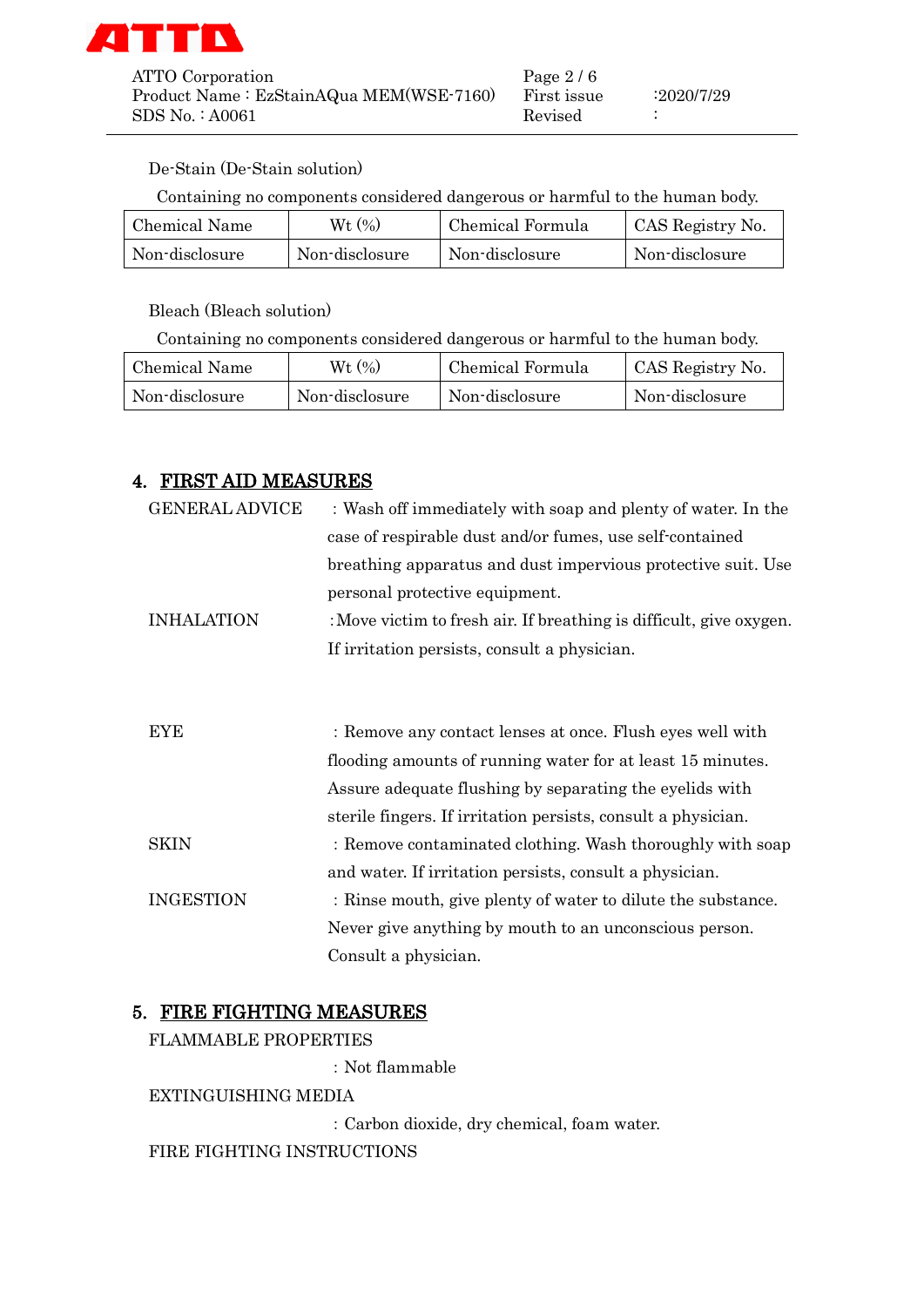

ATTO Corporation Page 3/6 Product Name : EzStainAQua MEM(WSE-7160) First issue :2020/7/29 SDS No. : A0061 Revised :

:Self-contained breathing apparatus required.

Firefighters should wear the usual protective gear.

# 6. ACCIDENTAL RELEASE MEASURES

#### PERSONAL PRECAUTIONS

:Remove ignition sources and ventilate the area. In case of insufficient ventilation, wear suitable respiratory equipment. Avoid raising dust and avoid contact with skin and eyes.

#### ENVIRONMENTAL PRECAUTIONS

:Prevent spills from entering sewers, watercourses or low areas.

#### METHODS FOR CLEANING UP

:Do not touch spilled material without suitable protection (See section 8). After materials completely picked up, wash the spill site with soap and water and ventilate the area. Put all wastes in a plastic bag for disposal and seal it tightly. Remove clean, or dispose of contaminated clothing.

# 7. HANDLING AND STORAGE

HANDLIN : Protect against physical damage. Avoid breathing dust. Wash thoroughly after handling. Keep out of reach of children. Avoid contact with skin, eyes and clothing. STORAGE : Store at Room Temperature, low humidity and avoid light.

## 8. EXPOSURE CONTROLS / PERSONAL PROTECTION

## ENGINEERING MEASURES

:Use exhaust ventilation to keep airborne concentrations below exposure limits.

Use only with adequate ventilation.

VENTILATION : Local Exhaust ; Necessary,

Mechanical (General); Recommended

## PERSONAL PROTECTION;

Respiratory protection

:Use a NIOSH/MSHA or European Standard EN149 approved respirator if the vapor concentrations exceed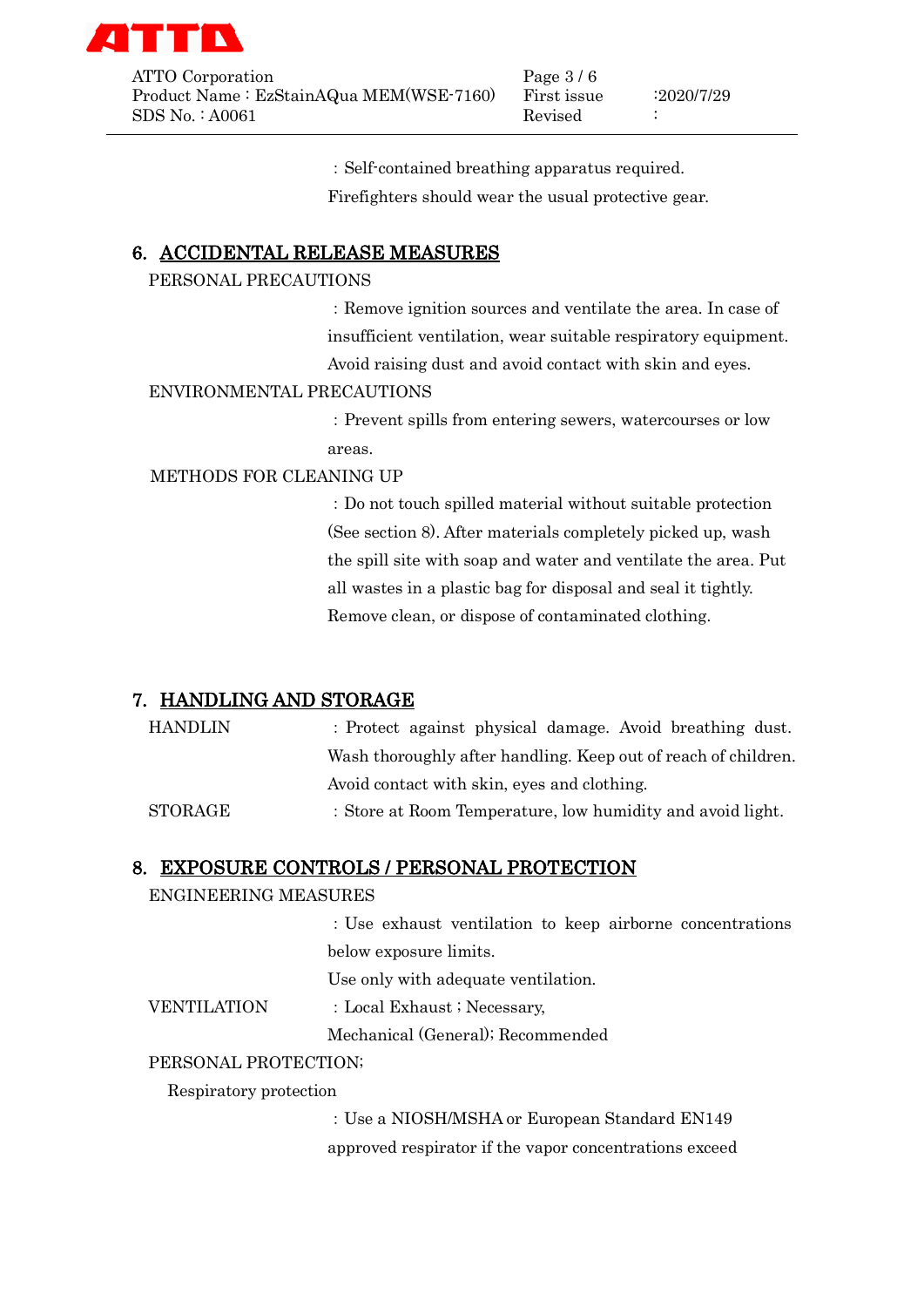

ATTO Corporation Page 4/6 Product Name : EzStainAQua MEM(WSE-7160) First issue : 2020/7/29 SDS No. : A0061 Revised :

|    |                                          | regulatory guidelines.                             |
|----|------------------------------------------|----------------------------------------------------|
|    | Hand protection                          | : Chemical resistant gloves                        |
|    |                                          | Eye protection : Safety glasses (Chemical goggles) |
|    | Skin protection : Protective clothing    |                                                    |
|    | <b>CONTROL PARAMETER</b>                 |                                                    |
|    |                                          | OSHA Final Limits: None established                |
|    |                                          | $\text{ACGIH}$ $\text{TLV}(s)$ : None established  |
| 9. |                                          | PHYSICAL AND CHEMICAL PROPERTIES                   |
|    | Appearance                               | : liquid (clear)                                   |
|    | Color                                    | : Wash (Pretreatment solution) clear               |
|    |                                          | Stain (Stain solution) blue                        |
|    |                                          | De-Stain clear (De-Stain solution) clear           |
|    |                                          | Bleach (Bleach solution) clear                     |
|    | Odor                                     | : Odorless                                         |
|    | pH                                       | : Wash (Pretreatment solution) $2>$                |
|    |                                          | Stain (Stain solution) $2>$                        |
|    |                                          | De-Stain clear (De-Stain solution) 2>              |
|    |                                          | Bleach (Bleach solution) 10<                       |
|    | Boiling Point / Boiling Range            |                                                    |
|    |                                          | : Not available                                    |
|    | Melting Point / Melting Range            |                                                    |
|    |                                          | : Not available                                    |
|    | Decomposition Temperature                |                                                    |
|    |                                          | : Not available                                    |
|    | Flash Point                              | : Not available                                    |
|    | <b>Auto Ignition Temperature</b>         |                                                    |
|    |                                          | : Not available                                    |
|    | Flammability                             | : Not flammable                                    |
|    | Explosive Properties: Not available      |                                                    |
|    | Oxidizing Properties: Not available      |                                                    |
|    | Vapor Pressure                           | : Not available                                    |
|    | Relative Density                         | : Not available                                    |
|    | Solubility                               | : Not available                                    |
|    | Partition Coefficient (n-octanol /water) |                                                    |
|    |                                          | : Not available                                    |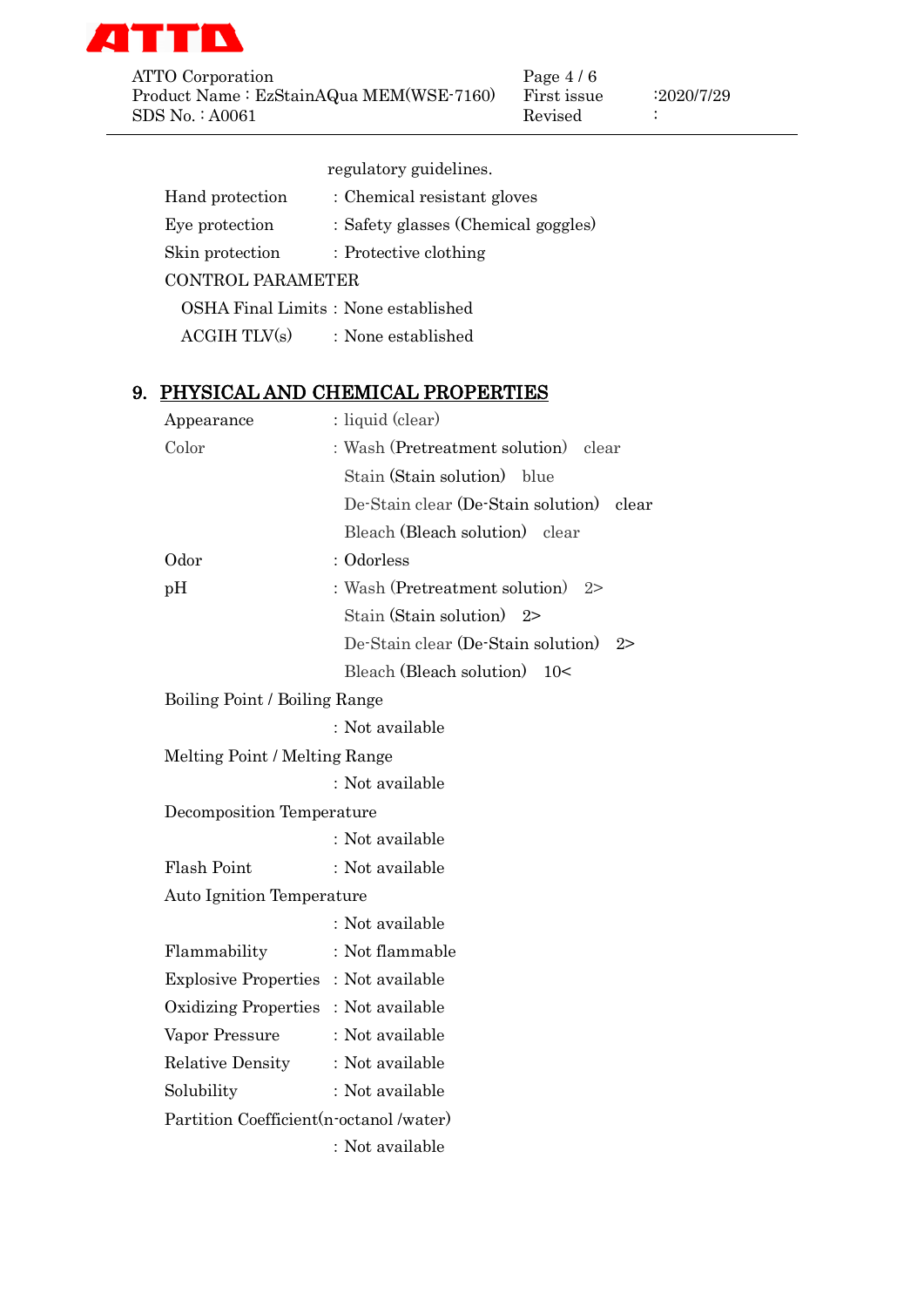

ATTO Corporation Page 5/6 Product Name : EzStainAQua MEM(WSE-7160) First issue :2020/7/29<br>SDS No. : A0061 First issue Revised : SDS No. : A0061 Revised :

| Viscosity               | : Not available |
|-------------------------|-----------------|
| Vapor Density           | : Not available |
| <b>Evaporation Rate</b> | : Not available |

# 10.STABILITY AND REACTIVITY

CONDITIONS TO AVOID

:Sunlight, heat

STABILITY : Stable for one year at Room Temperature

MATERIALS TO AVOID

:Oxidizers, alkalis, Strong Acids

HAZARDOUS REACTIONS / DECOMPOSITION PRODUCTS

:Carbon monoxide, Nitrogen oxide,

# 11.TOXICOLOGICAL INFORMATION

| <b>Acute Toxicity</b>             | : Not available                         |
|-----------------------------------|-----------------------------------------|
| Eye Irritation                    | : Not available                         |
| Skin Irritation                   | : Not available                         |
| Sensitization                     | : Not available                         |
| Repeated Dose Toxicity            |                                         |
|                                   | : Not available                         |
| Chronic Toxicity                  | : Not available                         |
| Mutagenicity                      | : Not available                         |
| Carcinogenicity                   | : Not available                         |
|                                   | Reproductive and Developmental Toxicity |
|                                   | : Not available                         |
| <b>12. ECOLOGICAL INFORMATION</b> |                                         |
| <b>ECOTOXICITY</b>                | : Not available                         |
| MOBILITY                          | : Not available                         |
|                                   |                                         |

PERSISTANCE AND BIODEGRADABILITY

:Not available

BIOACCUMULATIVE POTENYIAL

:Not available

OTHER ADVERSE EFFECTS

:Not available

# 13.DISPOSAL CONSIDERATIONS